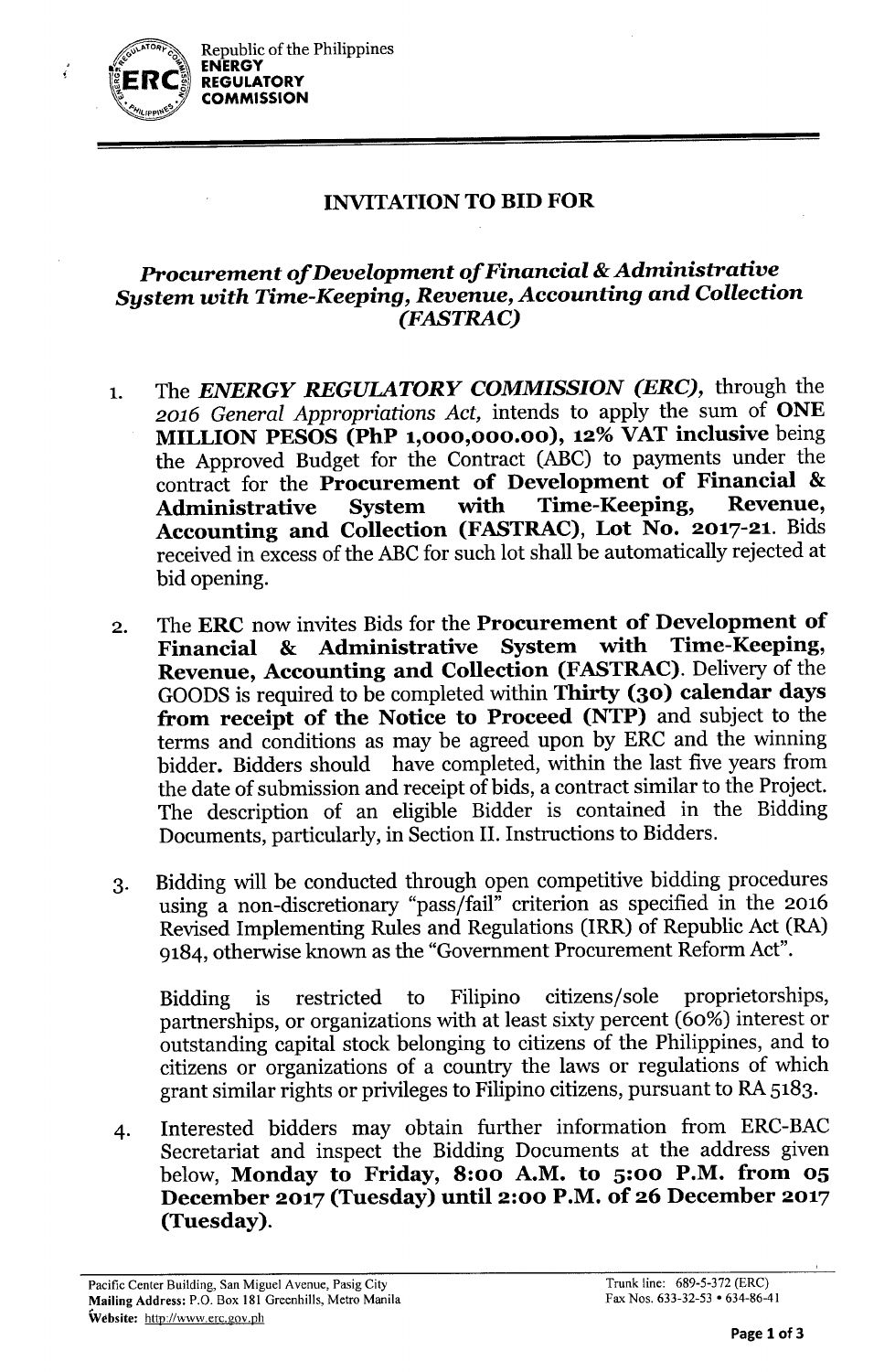",

5. A complete set of Bidding Documents for the Procurement of Development of Financial & Administrative System with Time-Keeping, Revenue, Accounting and Collection (FASTRAC) may be acquired by interested Bidders starting 05 December 2017 (Tuesday), 8:00 A.M. to 5:00 P.M. from the address below upon payment of a non-refundable fee of One Thousand Pesos (PhP1,000.00).

It may also be downloaded free of charge from the website of the Philippine Government Electronic Procurement System (PhilGEPS), provided that Bidders shall pay the applicable (non-refundable) fee for the Bidding Documents not later than the submission of their bids.

- 6. The ERC-BAC will hold the Pre-Bid Conference on 13 December 2017 (Wednesday), 2:00 P.M. at the Mezzanine Floor, Pacific Center Building, San Miguel Avenue, Pasig City, which shall be open to prospective bidders.
- 7. Bids must be duly received by the ERC-BAC Secretariat at the address below on or before 26 December 2017 (Tuesday) at 2:00 P.M. All Bids must be accompanied by a bid security in any of the acceptable forms and in the amount stated in ITB Clause 18.

Bid opening shall be on 26 December 2017 (Tuesday) at 2:30 P.M. at the Mezzanine Floor, Pacific Center Building, San Miguel Avenue, Pasig City. Bids will be opened in the presence of the bidders' representatives who choose to attend at the address below. Late bids shall not be accepted.

- 8. The ERC-BAC reserves the right to reject any and all bids, declare a failure of bidding, or not award the contract at any time prior to contract award in accordance with Section 41 of RA 9184 and its IRR, without thereby incurring any liability to the affected bidder or bidders.
- 9. Please see attached *Annex "A"* for the Specification.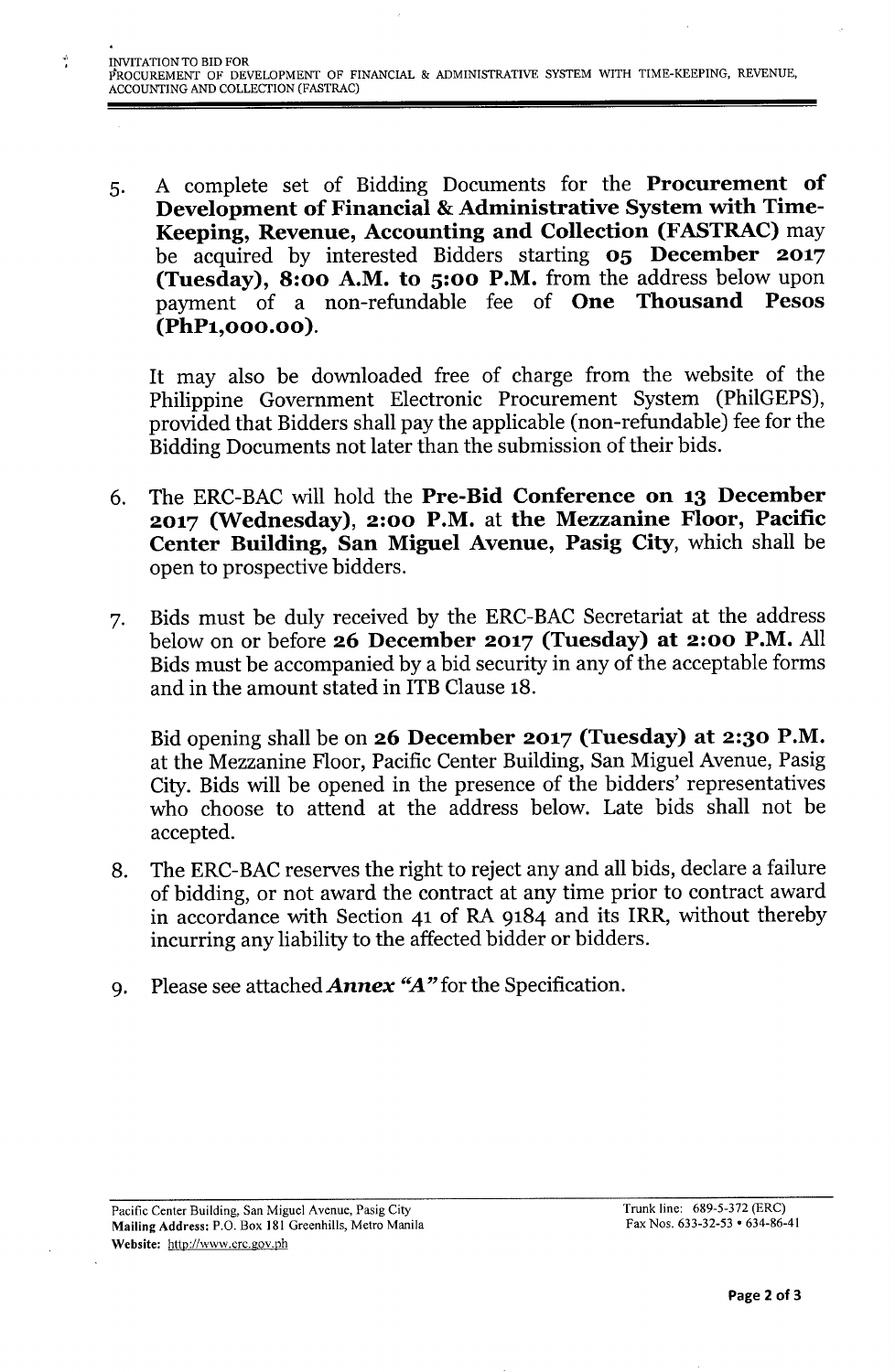10. For further information, please refer to: Ms. Cherry Lyn S. Gonzales BAC Secretariat Chairperson Mezzanine Floor, Pacific Center Building, San Miguel Avenue, Pasig City Tel No. 689-5365 csg@erc.gov.ph/procurement@erc.gov.ph

04 December 2017, Pasig City.

•..  $\mathcal{C}$ maria Ca

MARIA CORAZON C. GIÑES **BAC** Chairperson

C~G/LLG/RGMG/RRFM/SOM  $\overline{\mathsf{Y}}$ 

Pacific Center Building, San Miguel Avenue, Pasig City Mailing Address: P.O. Box 181 Greenhills, Metro Manila Website: <http://www.crc.gov.ph>

Trunk line: 689-5-372 (ERC) Fax Nos. 633-32-53 • 634-86-41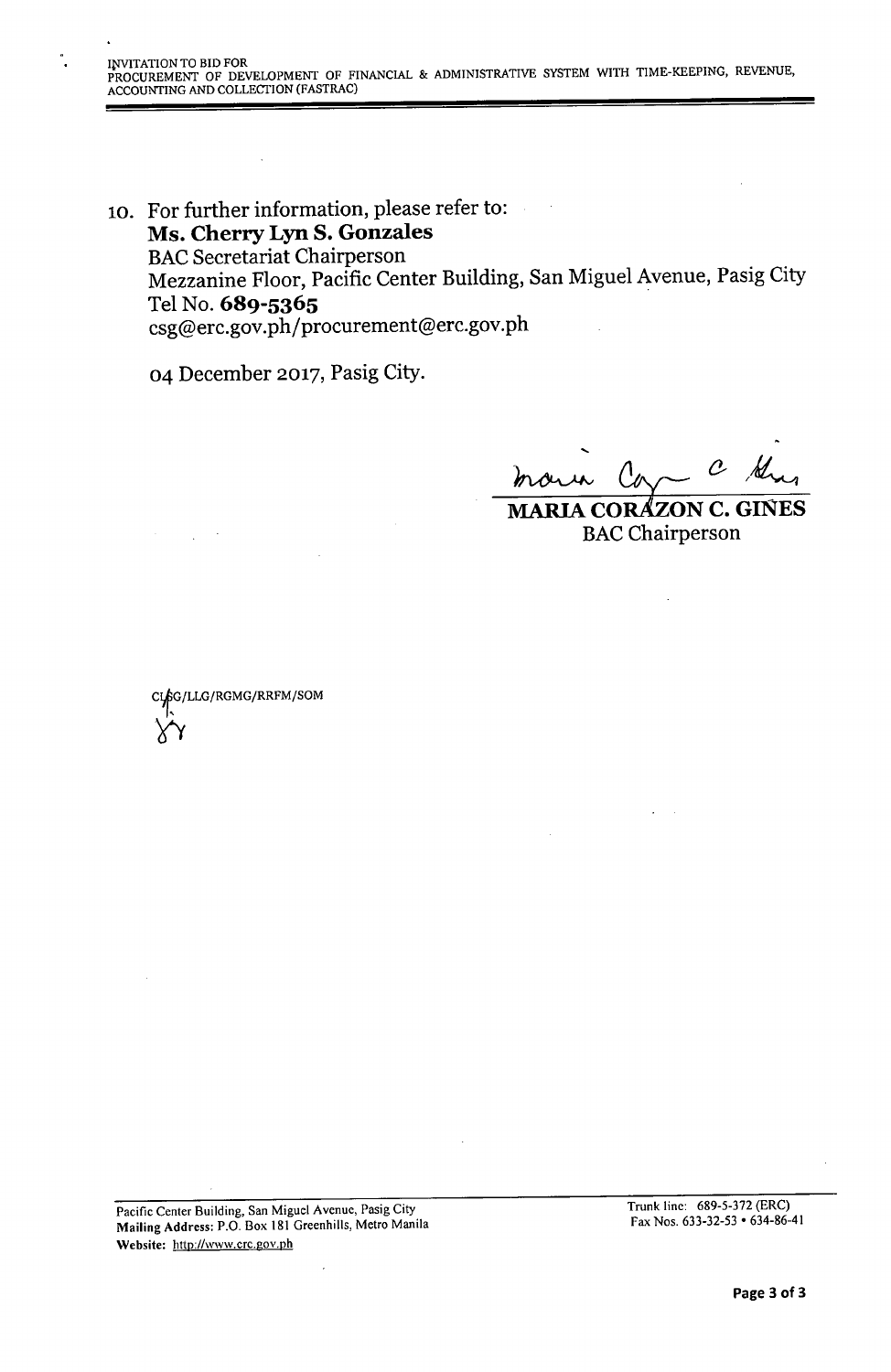# **Procurement of Development of Financial & Administrative System with Time-Keeping, Revenue, Accounting and Collection (FASTRAC) (Lot No. 2017-21)**

## **Specifications:**

1Lot FASTRAC - an integrated administrative and financial system

# **Human Resource Information System (HRIS)**

Provides the following functions 201 Employees Basic information Leave credits monitoring Official Business (OB) Monitoring With work schedule templates Support Flexi Time schedule Multi-user capability with assignable user privileges Remote encoding of Travel Order, Training Memo, OB, OT, and Leave credits over LAN CSC Compliant Forms/Reports

## **Attendance Monitoring System**

Calculates attendance related items such as credited hours, tardiness, absences, etc. Holiday consideration Multi report capability - universal link up to any payroll system CSC Compliant Forms/Reports

### **Payroll Module**

Fast and accurate payroll calculation integrated with attendance monitoring system

# *Payroll report must include:*

Payslip Payroll Summary Monthly/Annual HDMF Contributions Monthly/Annual Philhealth Contributions Monthly/Annual GSIS Contributions Monthly/Annual Withholding Tax Monthly/Annual Loan Contributions Unlimited number of department/service Unlimited number of positions Unlimited number of employee types Semi-Monthly, Monthly pay Frequency Daily Rate or Monthly Rate type Government Compliant Reports